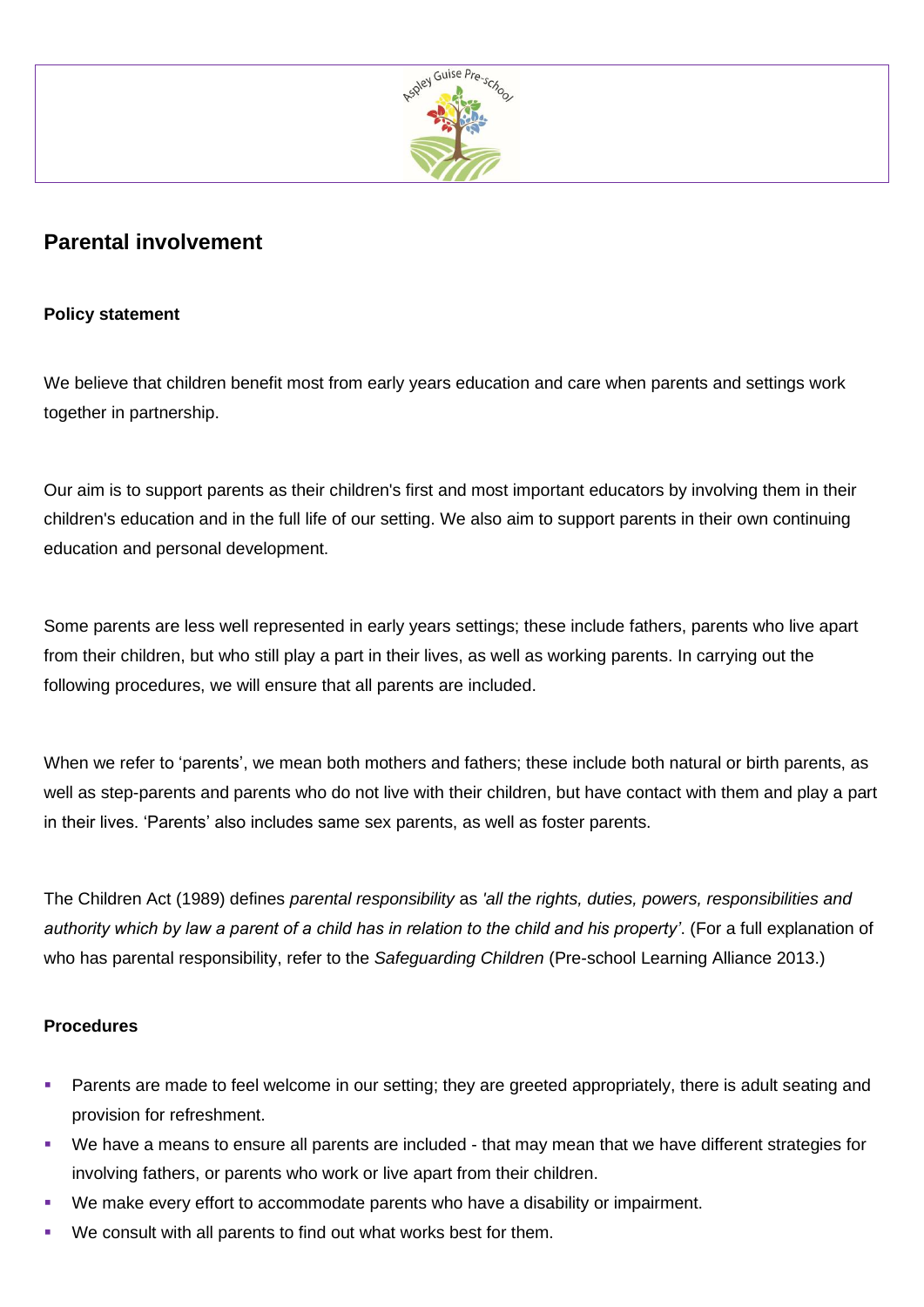- We ensure on-going dialogue with parents to improve our knowledge of the needs of their children and to support their families.
- We inform all parents about how the setting is run and its policies, through access to written information, including our Safeguarding *Children and Child Protection* policy and our responsibilities under the Prevent Duty, and through regular informal communication. We check to ensure parents understand the information that is given to them.
- Information about a child and his or her family is kept confidential within our/my setting. We provide you with a privacy notice that details how and why we process your personal information. The exception to this is where there is cause to believe that a child may be suffering, or is likely to suffer, significant harm, or where there are concerns regarding child's development that need to be shared with another agency. We will seek parental permission unless there are reasons not to in order to protect the safety of the child. Reference is made to our Information Sharing Policy on seeking consent for disclosure.
- We seek specific parental consent to administer medication, take a child for emergency treatment, take a child on an outing and take photographs for the purposes of record keeping.
- The expectations that we make on parents are made clear at the point of registration.
- We make clear our expectation that parents will participate in settling their child at the commencement of a place according to an agreed plan.
- We seek parents' views regarding changes in the delivery of our service.
- Parents are actively encouraged to participate in decision making processes according to the structure in place within our setting.
- We encourage parents to become involved in the social and cultural life of the setting and actively contribute to it.
- As far as possible our service is provided in a flexible way to meet the needs of parents without compromising the needs of children.
- We provide sufficient opportunity for parents to share necessary information with staff and this is recorded and stored to protect confidentiality.
- Our key persons meet regularly with parents to discuss their child's progress and to share concerns if they arise.
- Where applicable, our key persons work with parents to carry out an agreed plan to support special educational needs.
- Where applicable, our key persons work with parents to carry out any agreed tasks where a Protection Plan is in place for a child.
- We involve parents in the shared record keeping about their children either formally or informally and ensure parents have access to their children's written developmental records.
- We provide opportunities for parents to contribute their own skills, knowledge and interests to the activities of the setting.
- We support families to be involved in activities that promote their own learning and well-being; informing parents about relevant conferences, workshops and training.
- We consult with parents about the times of meetings to avoid excluding anyone.